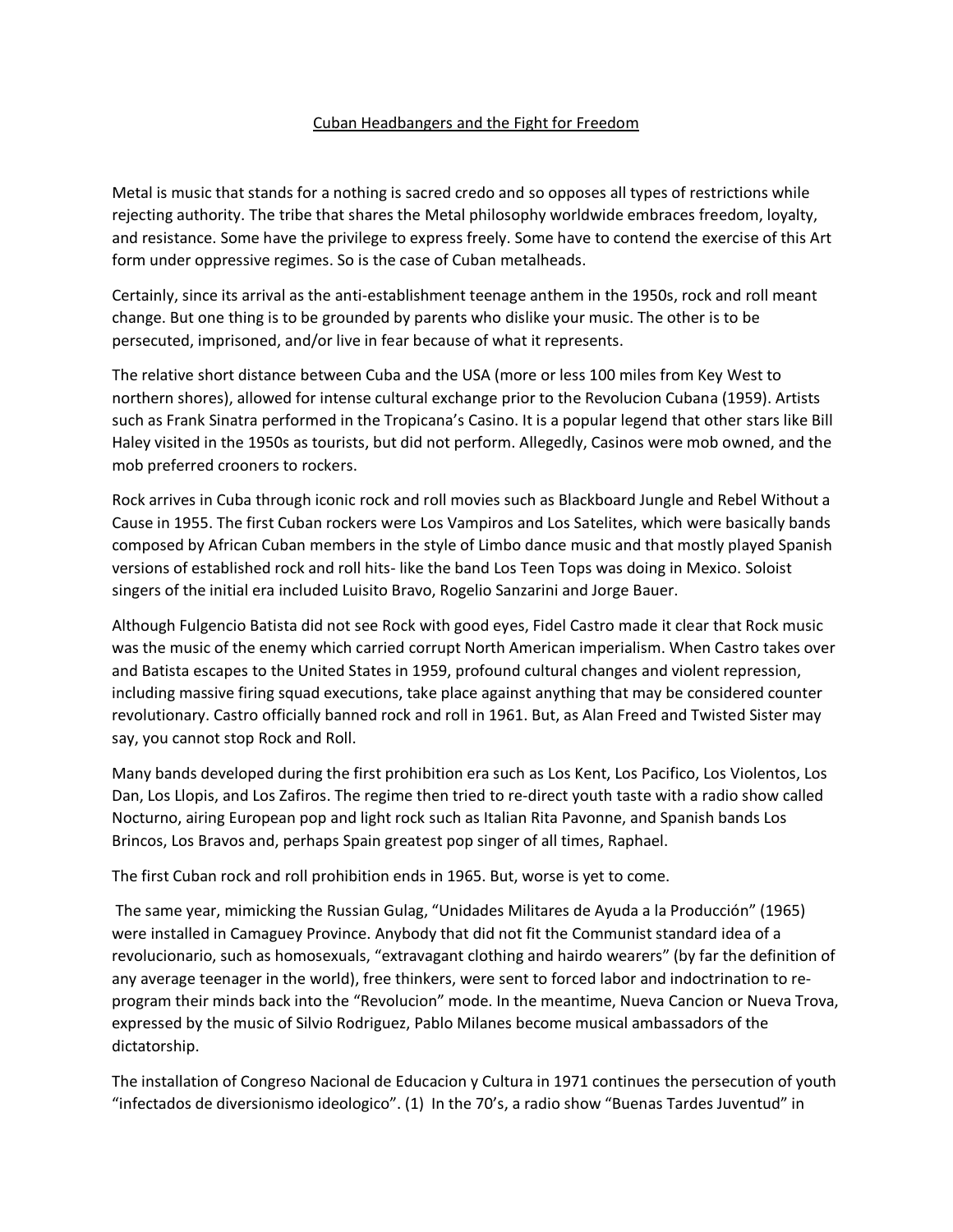Havana, broadcasted music by Rolling Stones, the Beatles, Led Zeppelin, Jimi Hendrix. Moreover, just like American teenagers found on smaller radios a gateway to clandestine listening to parentally forbidden rock and roll airwaves, curious and courageous Cuban youngsters would congregate in the shores, bring their soviet made portable radios, and tune into the top 100s of stations such as "1070s WQAM, WGBS hailing from Florida and KAAY of Little Rock Arkansas" (2). They would agree on a station and the cumulative volume of several radios would provide loudness for their rock and roll asylum. That way they learned the sounds of ACDC, Joan Jett, Ozzy Osbourne. When Cuban police would show up, teens would jump in the water to escape punishment.

These stations provided the name of what was called "generacion dobliu" or "double u generation", and may have weighted on the decision of thousands of Cuban citizens to flee the island risking their life crossing the ocean in small ships or massively as the invasion in the Peruvian embassy in 1980 (10,000 Cuban citizens in a 2,000 square meter space building plus gardens).

In the late 1970s, Jorge Martinez starts RED in Municipio Playa, which some consider to be the first Metal band. RED scores radio hits such as "Burocracia", "La Nueva Historia", and "Murcielagos".

In the 1980s, Cuban metal players whose families had emigrated to the USA, were topping the charts. Juan Croucier (1959, Santiago de las Vegas) playing bass with Ratt, Dokken, Quiet Riot; Dave Lombardo (1965, La Habana) drumming for Slayer, Suicidal Tendencies, the Misfits; Tico Torres (New Yorker whose parents Emma and Hector were born in Cuba) drumming for Bon Jovi; and, Rudy Sarzo (1950, La Habana) playing bass with Quiet Riot, Ozzy Osbourne, Whitesnake, Dio, Yngwie Malmsteen's Rising Force, Blue Oyster Cult, The Guess Who, and more iconic Rock bands. Their success provided inspiration to the Metal movement back in the island.

In December 1988, two brave women, Maria Gattorno and Rosalia Macias, opened a cultural venue close to the intersection of 37 and Paseo Streets in Havana. Defying the regime, the venue, which eventually became to be known as "Patio de Maria", hosted metal shows until 2003. (3)

Zeus band belongs to the 80s generation. Their story of resilience is brilliantly expressed in the recent documentary "Los Ultimos Frikis" (2019) directed by Nicholas Brennan and scored by Dave Lombardo. Vocalist Diony Arce suffered six years of internment.

When media censors Rock music, alternative venues open to satisfy the demand. Such is the case of Metal fanzine Scriptorium, which was founded in 1999 by twin brothers Michell and Alex Sanchez - both now exiled in Houston, Texas. Scriptorium has had a two-decade run acting also as reproduction label for the music their readers love.

As stated by "Los Ultimos Frikis" and by musicians Joel Kaos of Ancestor (formed in Havana in 2005) and Juan Torrente of Combat Noise (Havana , 1995) , legendary Brazilian metal band Sepultura performance in 2003 in Cuba was very influential in the development of the 2000s generation of thrash and death metal bands.

Extreme metal provided a natural advantage. Government inspectors could not stand the loudness at the shows, leaving them mostly alone. The guttural sound of the vocal style provided that antiestablishment lyrics could fly under the radar. As a result, a wave of Black Metal and thrash bands such as Medium, Chlover, Unlight Domain, From the Graves, Mephisto, Scythe, Congragation, Demencia, Dawn of Madness, Narbeleth, Abbadon, and many more take over the metal scene.